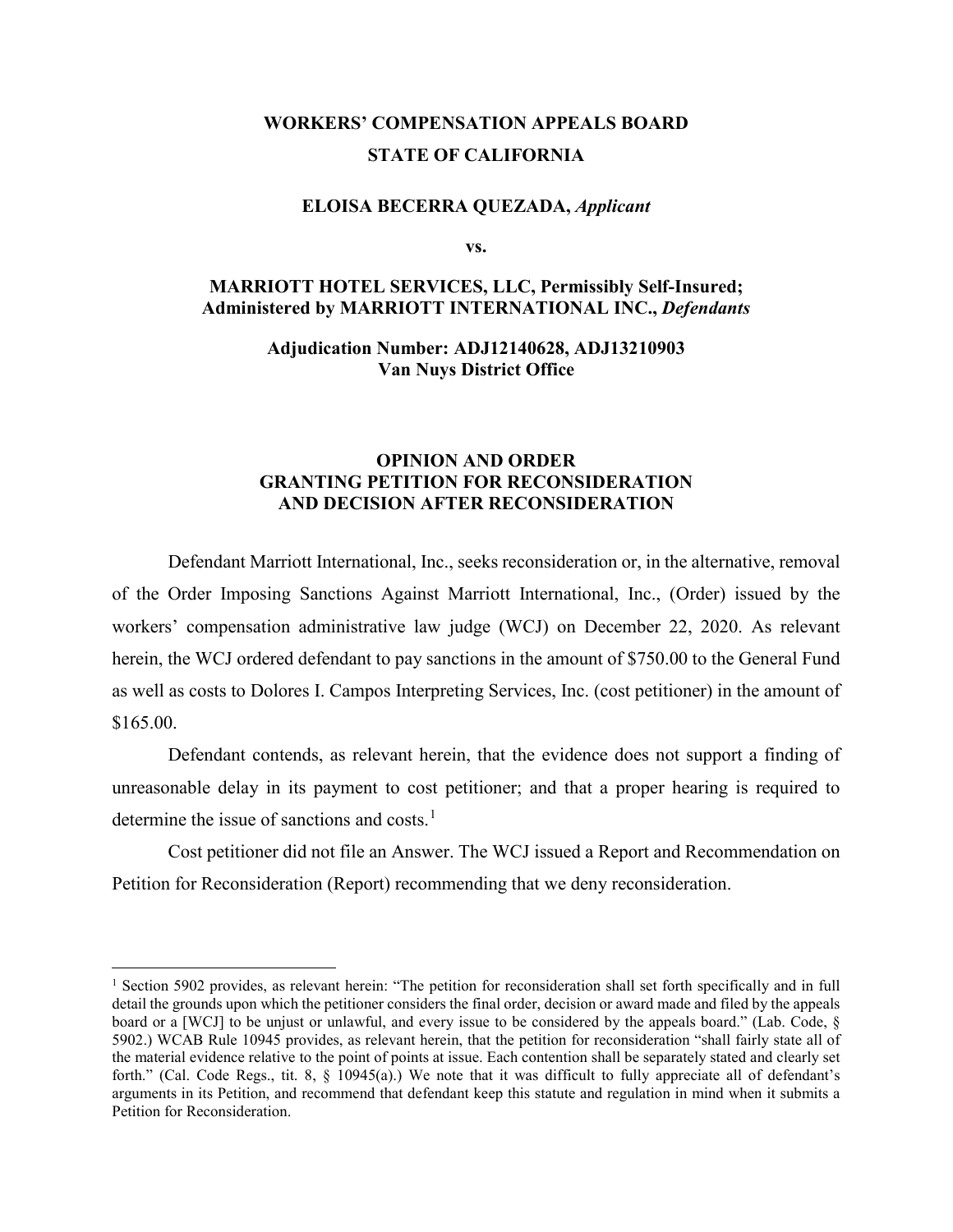We have considered the allegations of the Petition and the contents of the Report of the WCJ with respect thereto. Based on our review of the record, and for the reasons discussed below, we will treat the Petition as one for reconsideration, grant reconsideration, and affirm the Order, except we will amend it to reduce the amount of sanctions to \$125.00.

### **FACTUAL BACKGROUND**

On November 30, 2020, we issued our Opinion and Decision After Reconsideration (Decision After Reconsideration). In our Decision After Reconsideration, we adopted and incorporated the WCJ's September 30, 2020 Report (September Report), rescinded the September 11, 2020 Order to Pay Labor Code § 5811 Costs, and substituted a new order as recommended by the WCJ that defendant pay \$300.00 as Labor Code section 5811 costs to cost petitioner.<sup>[2](#page-1-0)</sup> In the WCJ's September Report, the WCJ recommended that the case be remanded to the trial level to determine if sanctions and costs should be lodged against defendant for its untimely payment of section 5811 interpreting costs.

On December 1, 2020, the WCJ issued a Notice of Intention to Impose Sanctions and Costs (NIT). As relevant herein, the WCJ based his determination for sanctions and costs on section 581[3](#page-1-1) and WCAB Rule 10454(h).<sup>3</sup> The WCJ allowed for objection and a demonstration of good cause to be filed by December 21, 2020. The WCJ also ordered cost petitioner to file a bill of particulars for the reasonable value of its services in connection with defendant's failure to pay section 5811 costs by December 21, 2020.

On December 18, 2020, cost petitioner filed its bill of particulars requesting \$165.00 as the value of its services.

Also on December 18, 2020, defendant filed its Response to the NIT and attached five exhibits in support of its response. Exhibit A is a printout of the files in EAMS in ADJ12140628; Exhibit B is a declaration from John Castro; Exhibit C is a declaration from Kathleen E. Chillison, a Claims Unit Manager with Marriott Claims Services; Exhibit D is a record of payment of \$300.00 to cost petitioner; and Exhibit E is an e-mail from cost petitioner to defendant informing defendant that it was closing the file due to the Compromise and Release. Our review of the record shows that cost petitioner did not respond to defendant's objection.

<span id="page-1-0"></span><sup>&</sup>lt;sup>2</sup> All further statutory references are to the Labor Code unless otherwise stated.

<span id="page-1-1"></span><sup>&</sup>lt;sup>3</sup> We note that the citation to WCAB Rule 10454(h) should be WCAB Rule 10545(h). (Cal. Code Regs., tit. 8, § 10545(h).)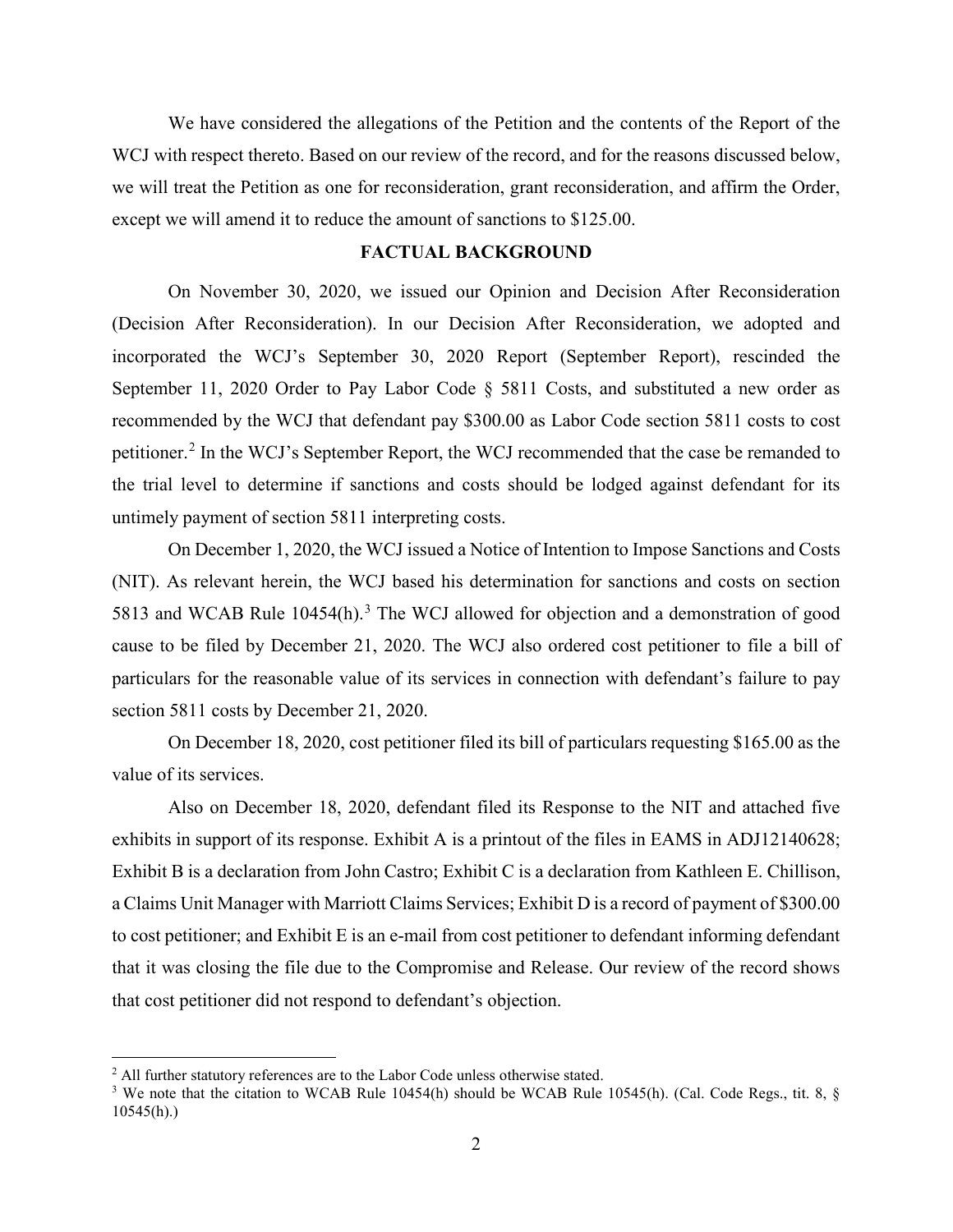# On December 22, 2020, the WCJ issued his Order, which is before us on reconsideration.

### **DISCUSSION**

#### **I.**

A petition for reconsideration may properly be taken only from a "final" order, decision, or award. (Lab. Code, §§ 5900(a), 5902, 5903.) A "final" order has been defined as one that either "determines any substantive right or liability of those involved in the case" (*Rymer v. Hagler* (1989) 211 Cal.App.3d 1171, 1180 [1989 Cal. App. LEXIS 663]; *Safeway Stores, Inc. v. Workers' Comp. Appeals Bd.* (*Pointer*) (1980) 104 Cal.App.3d 528, 534-535 [45 Cal.Comp.Cases 410, 413]; *Kaiser Foundation Hospitals v. Workers' Comp. Appeals Bd.* (*Kramer*) (1978) 82 Cal.App.3d 39, 45 [43 Cal.Comp.Cases 661, 665]) or determines a "threshold" issue that is fundamental to the claim for benefits. (*Maranian v. Workers' Comp. Appeals Bd.* (2000) 81 Cal.App.4th 1068, 1070, 1075 [65 Cal.Comp.Cases 650, 650-651, 655-656].) Interlocutory procedural or evidentiary decisions, entered in the midst of the workers' compensation proceedings, are not considered "final" orders. (*Maranian*, *supra*, 81 Cal.App.4th at p. 1075 ("interim orders, which do not decide a threshold issue, such as intermediate procedural or evidentiary decisions, are not 'final'"); *Rymer*, *supra*, 211 Cal.App.3d at p. 1180 ("[t]he term ['final'] does not include intermediate procedural orders or discovery orders"); *Kramer*, *supra*, 82 Cal.App.3d at p. 45 ("[t]he term ['final'] does not include intermediate procedural orders").) Such interlocutory decision include, but are not limited to, pre-trial orders regarding evidence, discovery, trial setting, venue, or similar issues.

The WCJ's order to defendant to pay sanctions and costs is a determination of a substantive right or liability of defendant. Thus, the WCJ's Order is a final order subject to reconsideration, and we treat the Petition as one for reconsideration.

### **II.**

Defendant alleges that "[t]he WCJ has converted a Labor Code § 5811 Petition to a Labor Code § 5813 without affording defendant due process of law mirroring a trial by ambush." (Petition for Reconsideration, January 7, 2021, p. 10:1-2.) We disagree.

"What safeguards comport with due process or what due process requires under specific circumstances varies, as not every context to which the right to procedural due process applies requires the same procedure. The primary purpose of procedural due process is to provide affected parties with the right to be heard at a meaningful time and in a meaningful manner. Consequently,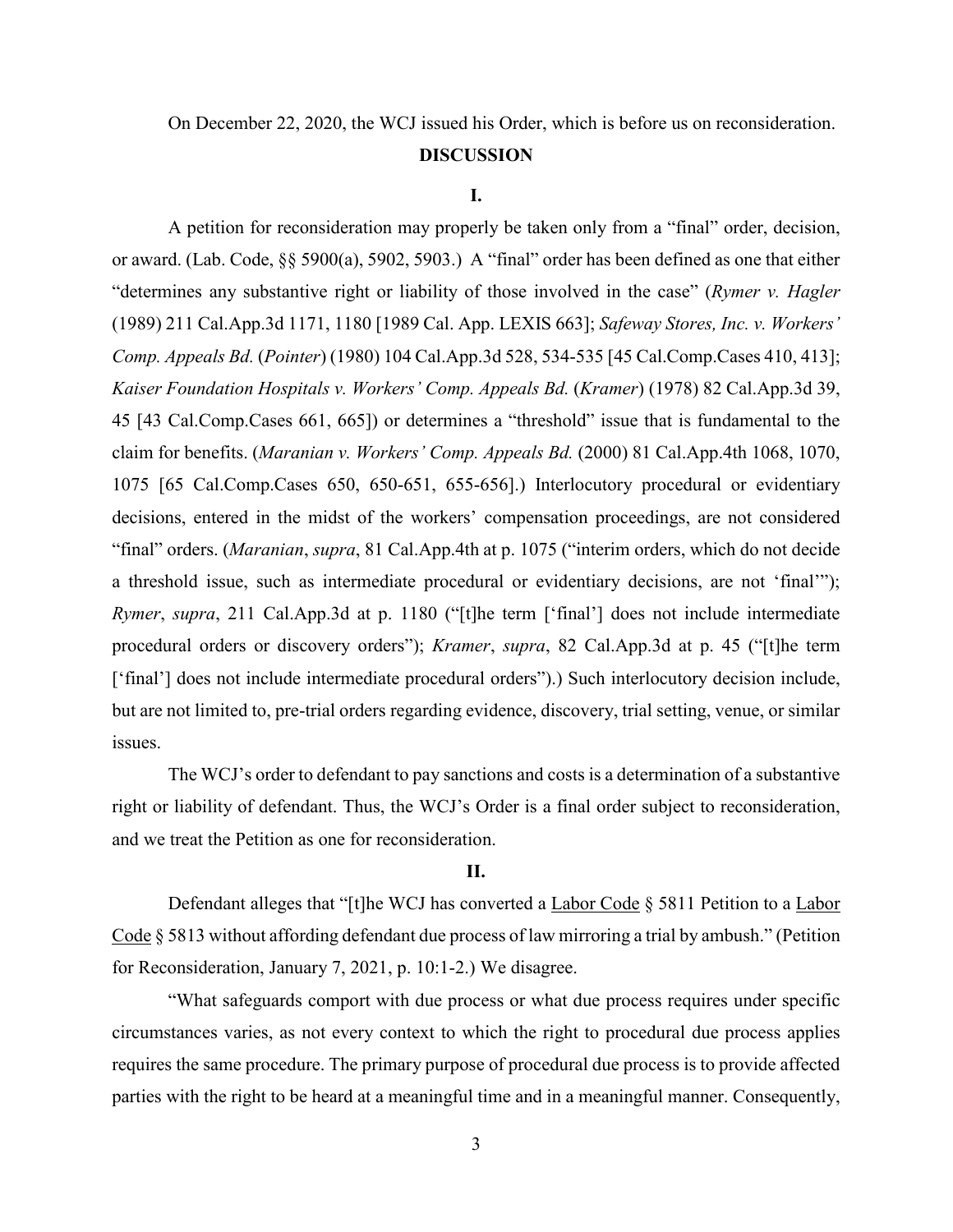due process is a flexible concept, as the characteristic of elasticity is required in order to tailor the process to the particular need. [Citations.] Thus, not every situation requires a formal hearing accompanied by the full rights of confrontation and cross-examination. [Citation.] 'What due process does require is notice reasonably calculated to apprise interested parties of the pendency of the action affecting their property interest and an opportunity to present their objections.' [Citation.]" (*Ryan v. California Interscholastic Federation-San Diego Section* (2001) 94 Cal.App.4th 1048, 1072 [114 Cal.Rptr.2d 798].)

Here, defendant received ample notice that its untimely payment of cost petitioner's invoice would be the subject of sanctions and costs. The WCJ first raised this issue in his September 30, 2020 Report. In our Decision After Reconsideration on November 30, 2020, we stated that "[t]he WCJ or any party may initiate further proceedings regarding sanctions." (Report, November 30, 2020.) Lastly, on December 1, 2020, the WCJ issued the NIT pursuant to section 5813 and WCAB Rule 10421. Thus, defendant had sufficient notice that its untimely payment of cost petitioner's invoice was the basis for potential sanctions and costs.

The NIT also provided defendant with an opportunity to lodge any objections to the NIT. Defendant, in fact, lodged its objections in its Response to the NIT and attached five exhibits in support thereof. We are admitting the five exhibits as evidence and have considered them. Thus, we conclude that the WCJ's NIT and the provision in the NIT that allowed the parties to lodge any objections were sufficient to safeguard defendant's due process rights.

#### **III.**

Section 5813 provides, as relevant herein:

The workers' compensation referee or appeals board may order a party, the party's attorney, or both, to pay any reasonable expenses, including attorney's fees and costs, incurred by another party as a result of bad-faith actions or tactics that are frivolous or solely intended to cause unnecessary delay. In addition, a workers' compensation referee or the appeals board, in its sole discretion, may order additional sanctions not to exceed two thousand five hundred dollars (\$2,500) to be transmitted to the General Fund.

(Lab. Code, § 5813.)

The facts that form the basis for sanctions and costs are quite simple: on December 20, 2019, cost petitioner served its invoice of \$300.00 for interpreting services on defendant. Defendant failed to pay cost petitioner's invoice soon thereafter, which prompted cost petitioner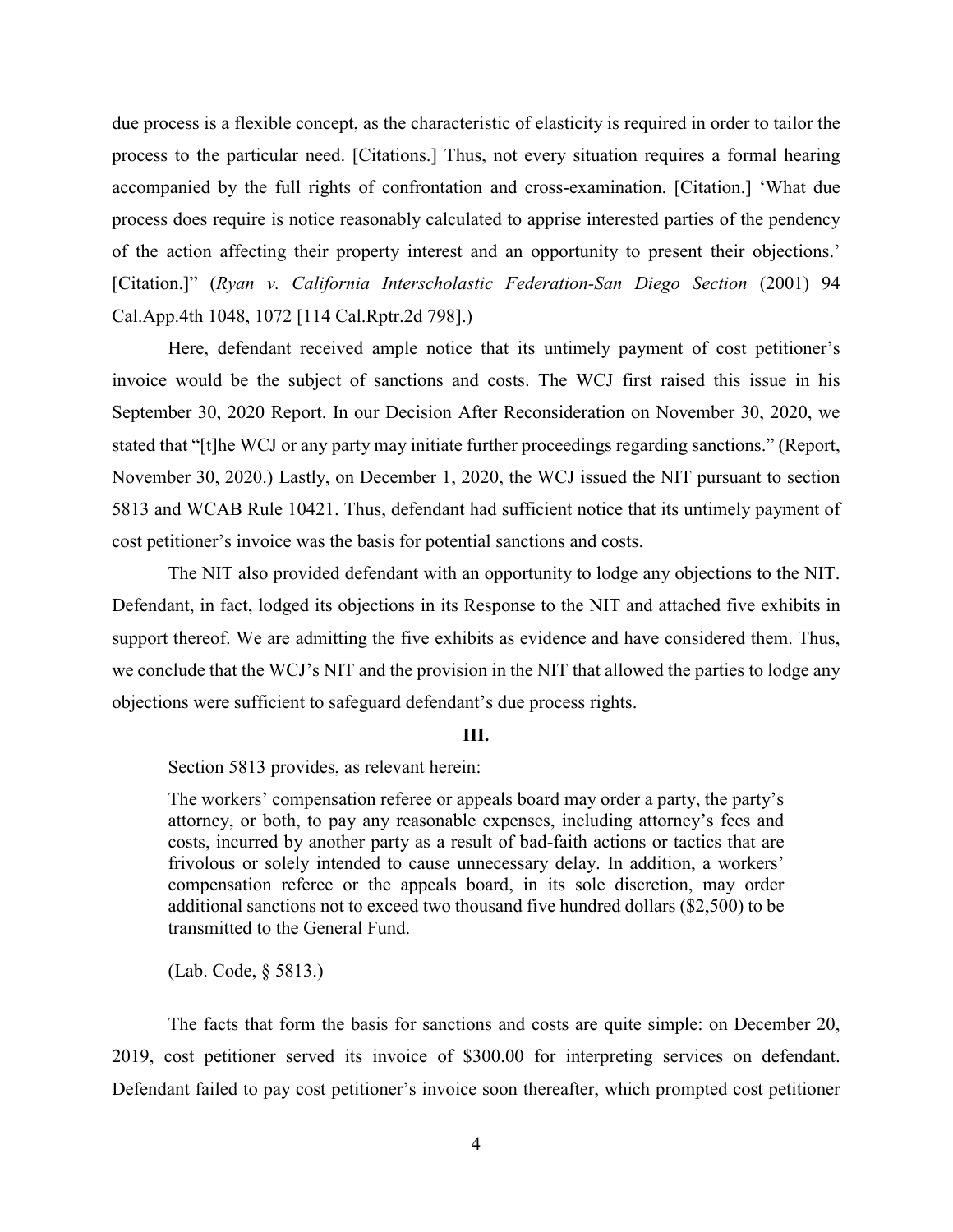to serve its Petition for Costs on July 30, 2020. Approximately two to three weeks later on August 19, 2020, defendant issued a check for \$300.00 to satisfy cost petitioner's invoice.

The issue is whether defendant received the invoice when it was served on December 20, 2019. Defendant argues, as relevant herein, that it did not receive cost petitioner's invoice in December 2019 or soon thereafter despite the proof of service; that it first became aware of the \$300.00 invoice when it received cost petitioner's Petition for Costs; and that it promptly issued a check for \$300.00 once it received the invoice. In support of this position, defendant submitted, as relevant herein, three exhibits: two declarations and a printout of EAMS.

The WCJ disagreed with defendant. The WCJ cited Evidence Code section 641 and the presumption that the invoice was presumed received because it was correctly addressed and properly mailed to defendant. (Evid. Code, § 641.) The WCJ did not find defendant's arguments persuasive, in part, because the presumption "can only be rebutted by evidence that the notice of intention was not in fact mailed as declared by the proof of service." (Citations omitted.) (Report, *supra*, p. 4.)

We agree with the WCJ's conclusion that defendant's failure to pay timely cost petitioner's invoice was a bad-faith action that is sanctionable. However, our reasoning is based on our holding in *Suon v. California Dairies* (2018) 83 Cal.Comp.Cases 1803 [2018 Cal. Wrk. Comp. LEXIS 100] (Appeals Board en banc). In *Suon*, we addressed the presumption found in Evidence Code section 641:

"A letter correctly addressed and properly mailed is presumed to have been received in the ordinary course of mail." (Evid. Code, § 641; see also *AO Alfa-Bank v. Yakovlev* (2018) 21 Cal. App. 5th 189, 212 [230 Cal. Rptr. 3d 214]; *Hagner v. United States* (1932) 285 U.S. 427, 430 [76 L. Ed. 861, 52 S. Ct. 417] ["[t]he rule is well settled that proof that a letter properly directed was placed in a post office, creates a presumption that it reached its destination in usual time and was actually received by the person to whom it was addressed"]; *Minniear v. Mt. San Antonio Community College District* (1996) 61 Cal. Comp. Cases 1055, 1059 (Appeals Board en banc) [typical presumption affecting the burden of producing evidence "is the presumption that a mailed letter was received"].)

If the opposing party alleges that the information was not received, the WCJ may separately consider lack of receipt of the information [. . . ]. The presumption that a letter mailed was received is rebuttable. (*People v. Smith* (2004) 32 Cal. 4th 792, 799 [11 Cal. Rptr. 3d 290, 86 P.3d 348].) However, the trier of fact is obligated to "assume the existence of the presumed fact unless and until evidence is introduced to support a finding of its nonexistence." (*Craig v. Brown & Root* (2000) 84 Cal. App. 4th 416, 421 [100 Cal. Rptr. 2d 818].) A mere allegation that the recipient did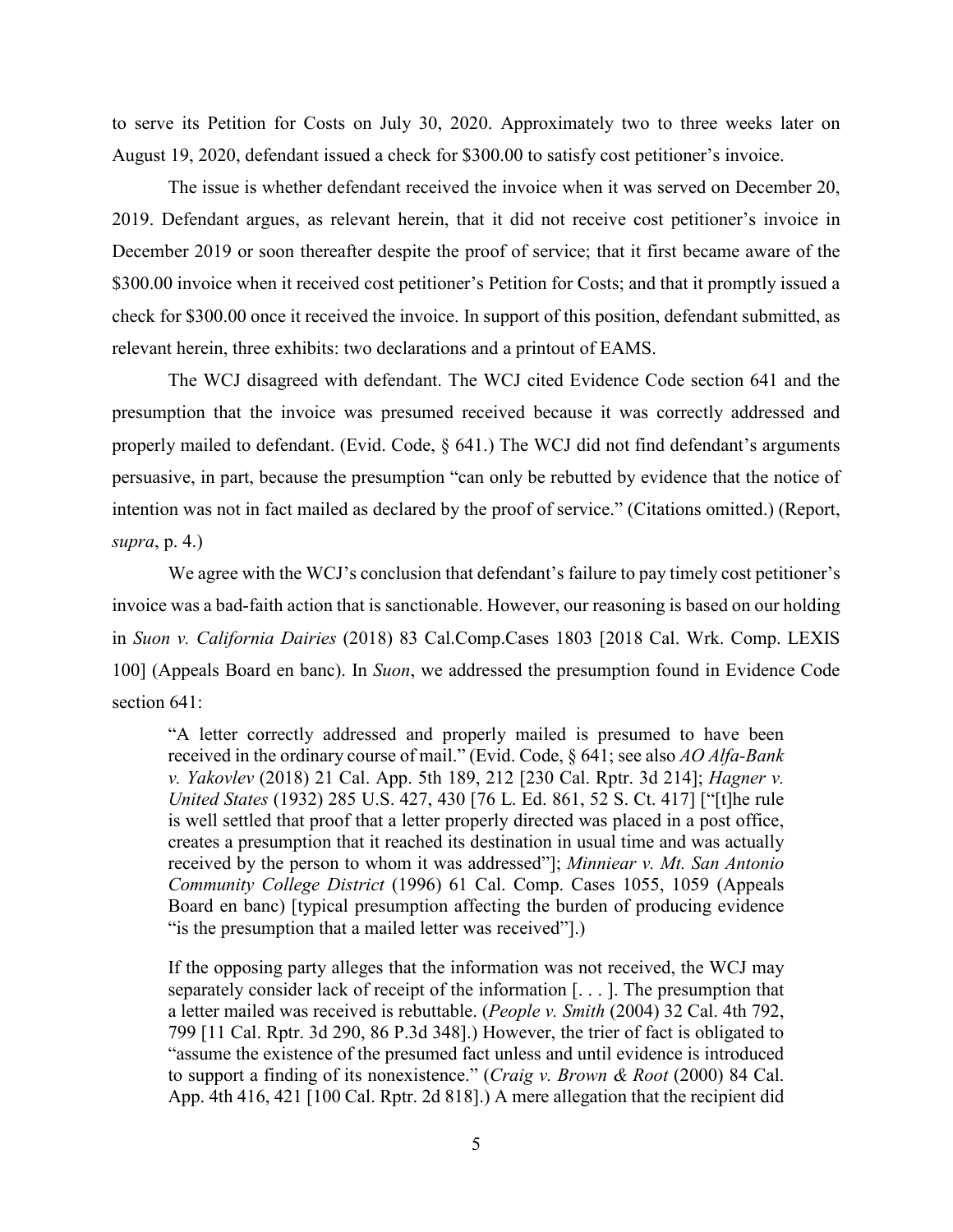not receive the mailed document has been found to be insufficient to rebut the presumption. (See *Alvarado v. Workmen's Comp. Appeals Bd.* (1970) 35 Cal. Comp. Cases 370 (writ den.) and *Castro v. Workers' Comp. Appeals Bd.* (1996) 61 Cal. Comp. Cases 1460 (writ den.).) If the sending party thus produces evidence that a document was mailed, the burden shifts to the recipient to produce "believable contrary evidence" that it was not received. (*Craig*, *supra*, at pp. 421– 422, citing *Slater v. Kehoe* (1974) 38 Cal. App. 3d 819, 832, fn. 12 [113 Cal. Rptr. 790].) Once the recipient produces sufficient evidence showing non-receipt of the mailed item, "the presumption disappears" and the "trier of fact must then weigh the denial of receipt against the inference of receipt arising from proof of mailing and decide whether or not the letter was received."

(*Id*. at p. 1817.)

Here, defendant attached, as discussed above, three exhibits in support of its position: a print out of EAMS attached as Exhibit A; a declaration of John Castro attached as Exhibit B, and a declaration from Kathleen Chillison attached as Exhibit C. We conclude that these three exhibits are not "believable contrary evidence" and do not rebut the presumption.

Mr. Castro and Ms. Chillison declared that they looked in their respective files and did not find cost petitioner's invoice prior to cost petitioner's July 30, 2020 Petition for Costs. In essence, defendant repeats its assertions in the form of a declaration. While we appreciate that defendant provided declarations, the issue is that the declarations are missing critical information. For example, it is unclear if Mr. Castro and Ms. Chillison are the people responsible for receiving and filing mail. A declaration from such a person or persons would be more probative. They would be able to discuss the process, procedure, and protocol involved when mail is received; they would also be able to provide any information regarding the steps they took to look for the invoice. For these reasons, the declarations of Mr. Castro and Ms. Chillison do not rebut the presumption that defendant received the invoice that cost petitioner served on December 20, 2019.

As for the EAMS printout, we give little weight to this document because it, by itself, does not provide any significant insight into the WCAB's file pertaining to this case.

Cost petitioner seeks \$165.00 as reasonable value of its services rendered in connection with defendant's failure to pay timely section 5811 costs. We conclude that there is sufficient evidence in cost petitioner's bill of particulars to justify \$165.00 as a reasonable amount.

As for the imposition of \$750.00 for sanctions, we conclude that this amount is excessive. As discussed above, defendant failed to rebut the presumption that it received cost petitioner's invoice served on December 20, 2019. A little over seven months later on July 30, 2020, cost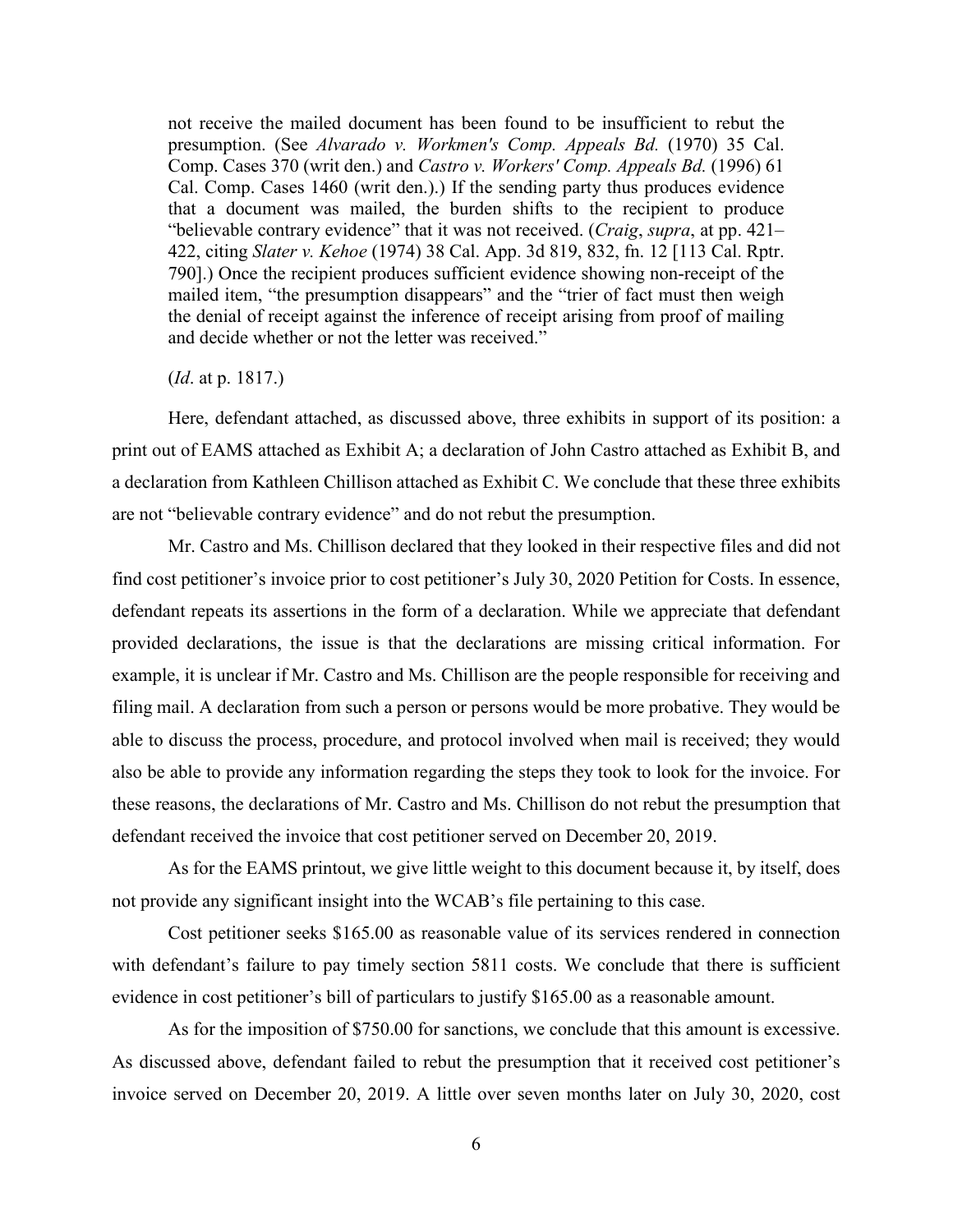petitioner was forced to serve it Petition for Costs. This time, less than three weeks later on August 19, 2020, defendant issued its check for \$300.00 for cost petitioner's interpreting services. Defendant's action in promptly paying the invoice on August 19, 2020, should mitigate the award for sanctions Based on the evidence in the record, we conclude that sanctions in the amount of \$125.00 is reasonable.

We cannot ignore the fact that a significant amount of judicial resources has been allocated or, to put it bluntly, wasted because of defendant's decision to seek reconsideration on an issue that was of minimal significance. Not only did defendant seek reconsideration twice, defendant also requested a hearing. The California Constitution vested the Legislature with plenary power to create a "complete system of workers' compensation." One goal of the workers' compensation system is to "accomplish substantial justice in all cases expeditiously, inexpensively, and without encumbrance of any character." (Cal. Const., art. XIV, § 4.) We note that all parties in a workers' compensation proceeding have the responsibility to proceed expeditiously and to resolve any disputes informally when possible. The parties should only request the WCAB's intervention when necessary. We believe this case did not need the WCAB's intervention.

Accordingly, we treat the Petition as one for reconsideration, grant reconsideration, and affirm the Order, except amend it to order sanctions in the amount of \$125.00.

For the foregoing reasons,

**IT IS ORDERED** that defendant's Petition for Reconsideration of the December 22, 2020 Order Imposing Sanctions Against Marriott International, Inc., is **GRANTED**.

**IT IS FURTHER ORDERED** that Exhibits A, B, C, D, and E, attached to Defendant's Response to December 1, 2020 Notice of Intention to Impose Sanctions and Costs, are admitted as evidence.

7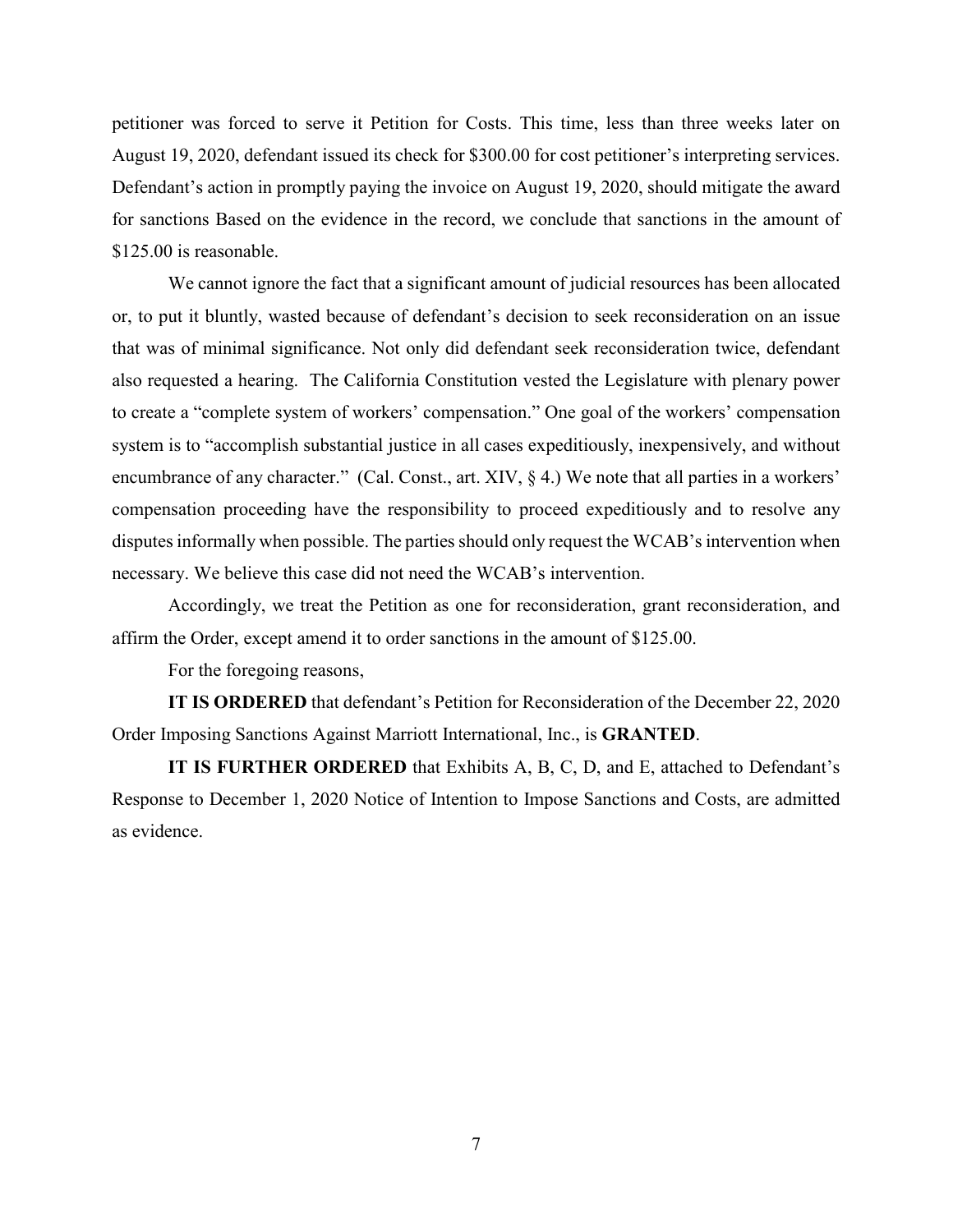**IT IS FURTHER ORDERED** as the Decision After Reconsideration of the Workers' Compensation Appeals Board that the December 22, 2020 Order Imposing Sanctions Against Marriott International, Inc. is **AFFIRMED**, **EXCEPT** as amended as follows:

**IT IS HEREBY ORDERED** that **Marriott International, Inc.,** shall pay sanctions of one hundred twenty-five dollars and zero cents (\$125.00) to the General Fund. Payment shall be made within twenty (20) days plus five (5) additional days for mailing [Cal. Code Regs., tit.  $8 \; \text{\{ }10605(a)(1)]}$  after service of this Order. Payment shall be made by check payable to the Workers' Compensation Appeals Board, Tax I.D. 94-3160882, for transmission to the General Fund and shall reference *ELOISA BECERRA QUEZADA vs. MARRIOTT HOTEL SERVICES, LLC* (ADJ 12140628). Payment shall be sent to **WORKERS' COMPENSATION APPEALS BOARD**, Post Office Box 429459, San Francisco, California 94142-9459, *Attention: Anne Schmitz*.

\* \* \*

# **WORKERS' COMPENSATION APPEALS BOARD**

# **/s/ ANNE SCHMITZ, DEPUTY COMMISSIONER**

**I CONCUR,**

# **/s/ KATHERINE WILLIAMS DODD, COMMISSIONER**

## **MARGUERITE SWEENEY, COMMISSIONER PARTICIPATING NOT SIGNING**

## **DATED AND FILED AT SAN FRANCISCO, CALIFORNIA**

## **March 8, 2021**

**SERVICE MADE ON THE ABOVE DATE ON THE PERSONS LISTED BELOW AT THEIR ADDRESSES SHOWN ON THE CURRENT OFFICIAL ADDRESS RECORD.**

**ELOISA BECERRA QUEZADA DOLORES CAMPOS INTERPRETING SERVICES FLOYD SKEREN**

**SS/abs**

I certify that I affixed the official seal of the Workers' Compensation Appeals Board to this original decision on this date. *abs*

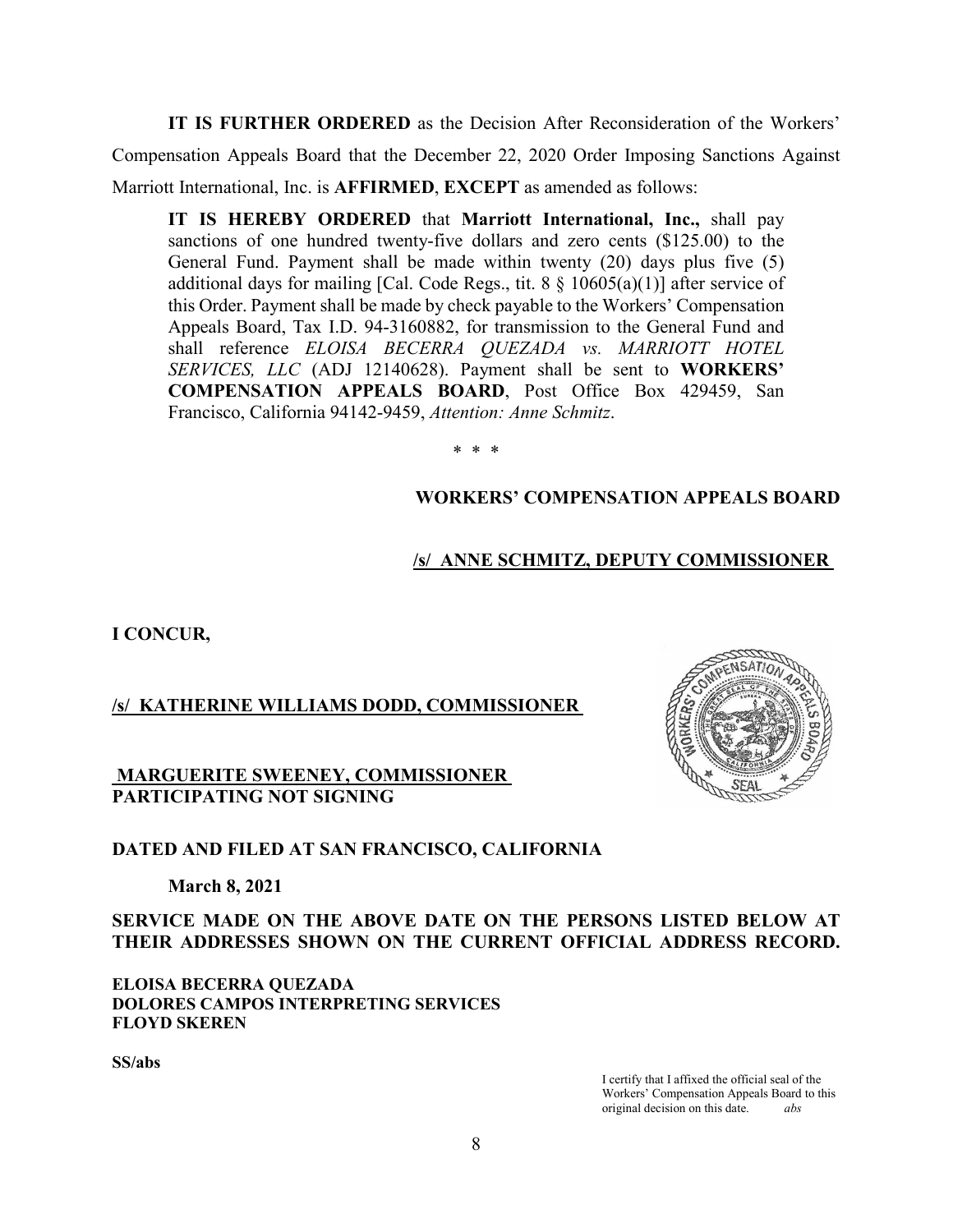# **STATE OF CALIFORNIA DIVISION OF WORKERS' COMPENSATION WORKERS' COMPENSATION APPEALS BOARD**

**WCAB Case No(s). ADJ 12140628 ADJ 13210903**

**ELOISA BECERRA QUEZADA,** VS. **MARRIOTT HOTEL SERVICES, LLC;**

**Permissibly Self-Insured, administered by Marriott International, Inc.,** APPLICANT, DEFENDANT(S).

WORKERS' COMPENSATION ADMINISTRATIVE LAW JUDGE DAVID L. POLLAK JANUARY 8, 2021

# **REPORT AND RECOMMENDATION OF WORKERS' COMPENSATION ADMINISTRATIVE LAW JUDGE ON PETITION FOR RECONSIDERATION/REMOVAL**

## **INTRODUCTION:**

On January 7, 2021, the Defendant filed a timely and verified petition for reconsideration/removal dated January 7, 2021, alleging that the undersigned WCJ erred in his order imposing sanctions against **Marriott International, Inc**., dated December 22, 2020. The Defendant alleges that the undersigned WCJ failed to afford the Defendant its due process right to be heard on the imposition of sanctions, that the undersigned WCJ without the authority to even impose sanctions on **Marriott International, Inc**., and that it did not act in bad faith in failing to timely pay **Dolores I. Campos Interpreting Services, Inc.**

### **STATEMENT OF FACTS:**

The Applicant, while employed on March 7, 2019, as a housekeeper for Marriott Hotel Services, LLC, claimed to have sustained industrial injury to her back, left elbow, left middle finger and psychiatric system when, while cleaning a jacuzzi, she slipped and fell down. (ADJ 12140628)

The Applicant also filed a second workers' compensation claim on June 27, 2019, to her psychiatric system claiming to be due to being assaulted in and harassed in a sexual manner while receiving medical treatment for her workers' compensation injury on March 7, 2019. (ADJ 13210903)

On December 11, 2019, WCJ Robert Sommer issued his order approving compromise and release resolving the case-in-chief for \$30,000.00 for case number ADJ 12140628.

**Dolores I. Campos Interpreting Services, Inc.**, forwarded its bill for \$300.00 for interpreting services rendered on December 20, 2019 to **Marriott International, Inc.** The proof of service dated December 20, 2019 served the itemized statement on the **Marriott International, Inc.,** and its attorney of record at their correct addresses.

Having failed to receive payment, on August 20, 2020, **Dolores I. Campos Interpreting Services, Inc.**, filed its petition for Labor Code § 5811 costs dated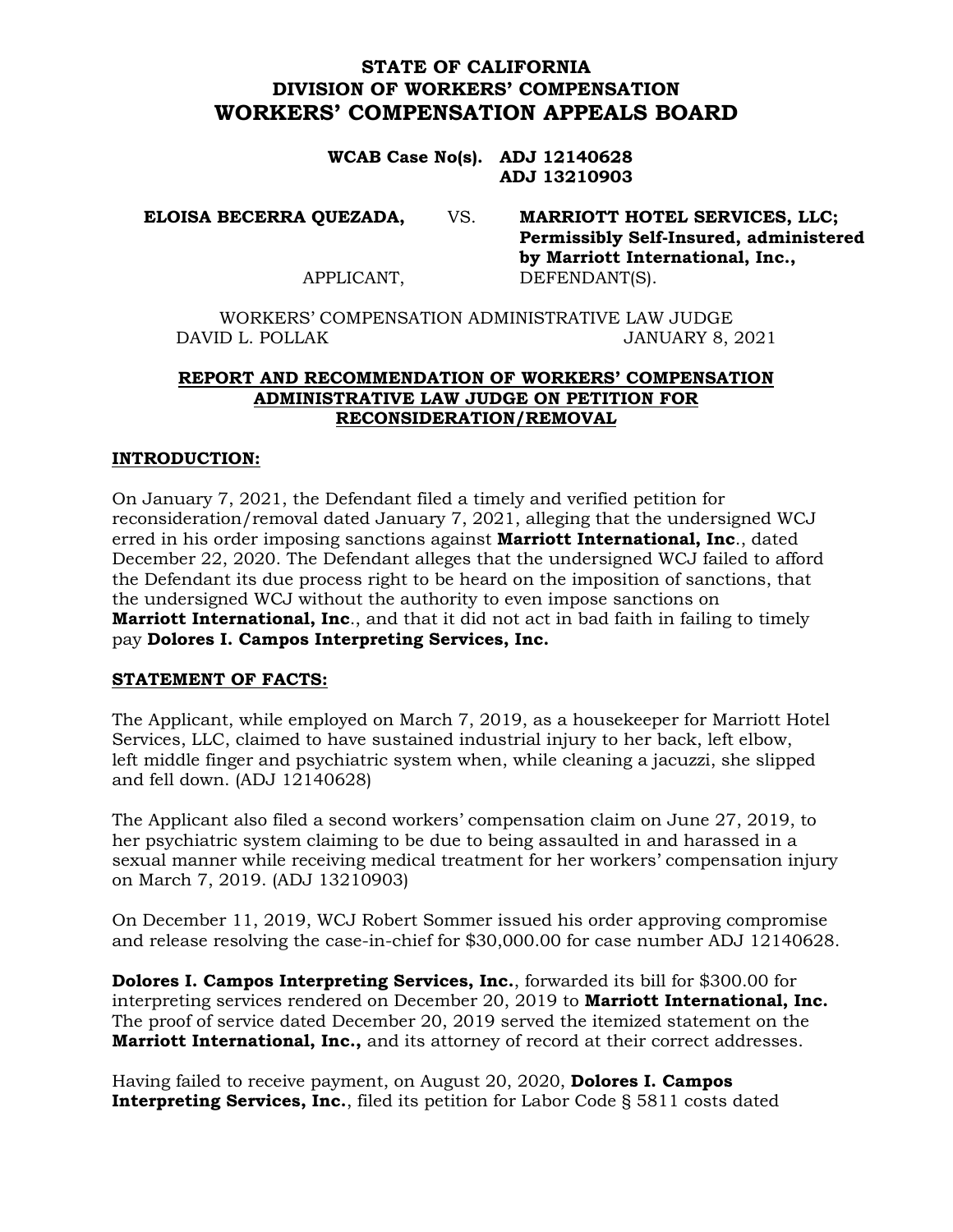July 30, 2020 for \$365.00. The petition was served on **Marriott International, Inc.,**  and its attorney of record at their correct addresses.

On August 21, 2020, the undersigned WCJ issued his notice of intention to order payment of Labor Code § 5811 costs for \$365.00 dated August 21, 2020. The notice of intention was served by **Dolores I. Campos Interpreting Services, Inc.**, on **Marriott International, Inc.,** and its attorney of record at their correct addresses.

On September 1, 2020, **Marriott International, Inc.,** filed its objection dated September 1, 2020. In its objection, it claimed that it did not receive the December 20, 2019 invoice despite the proof of service demonstrating proper service and that it paid **Dolores I. Campos Interpreting Services, Inc.**, \$300.00 on August 19, 2020, after receiving the petition for costs dated July 30, 2020.

On November 30, 2020, the WCAB ordered that **Marriott International, Inc.,** pay Labor Code § 5811 costs of \$300.00 to **Dolores I. Campos Interpreting Services, Inc.**, and remanded the case back to the trial level to initiate further proceedings regarding sanctions.

On **December 1, 2020**, the undersigned WCJ noticed his intention to sanction, **Marriott International, Inc.**, up to **\$750.00**, for its failure to timely pay Labor Code § 5811 costs of **Dolores I. Campos Interpreting Services, Inc**.

**Marriott International, Inc.,** was given until **Monday, December 21, 2020** to file and serve any written objection demonstrating good cause to the contrary as to why it should not be sanctioned.

On **December 18, 2020**, John Castro, from **Floyd Skeren Manukian Langevin, LLP** filed his objection dated **December 18, 2020**. In his objection, he averred that there was no unreasonable delay in payment of Labor Code § 5811 costs, that it did fully pay \$300.00 to **Dolores I. Campos Interpreting Services, Inc**., and should not pay any further monies, and that imposition of sanctions against it violates the United States and California Constitution.

On **December 18, 2020**, **Dolores I. Campos Interpreting Services, Inc**., filed its bill of particulars dated **December 18, 2020**, requesting Labor Code § 5813 costs of \$165.00 for one hour of time expended having filed its petition for costs pursuant to Labor Code § 5811.

Having considered the Defendant's objection, finding no good cause not to impose sanctions, the undersigned WCJ issued his order imposing \$750.00 in sanctions against **Marriott International, Inc.**, and awarded costs of \$165.00 to **Dolores I. Campos Interpreting Services, Inc**.

It is from this order that the Defendant claims to be aggrieved.

## **DISCUSSION:**

With respect to the Defendant's requested relief of removal, its petition was taken from a "final" imposing order. The December 22, 2020 order at issue here was final in that it determined a substantive right and liability of a party defendant herein.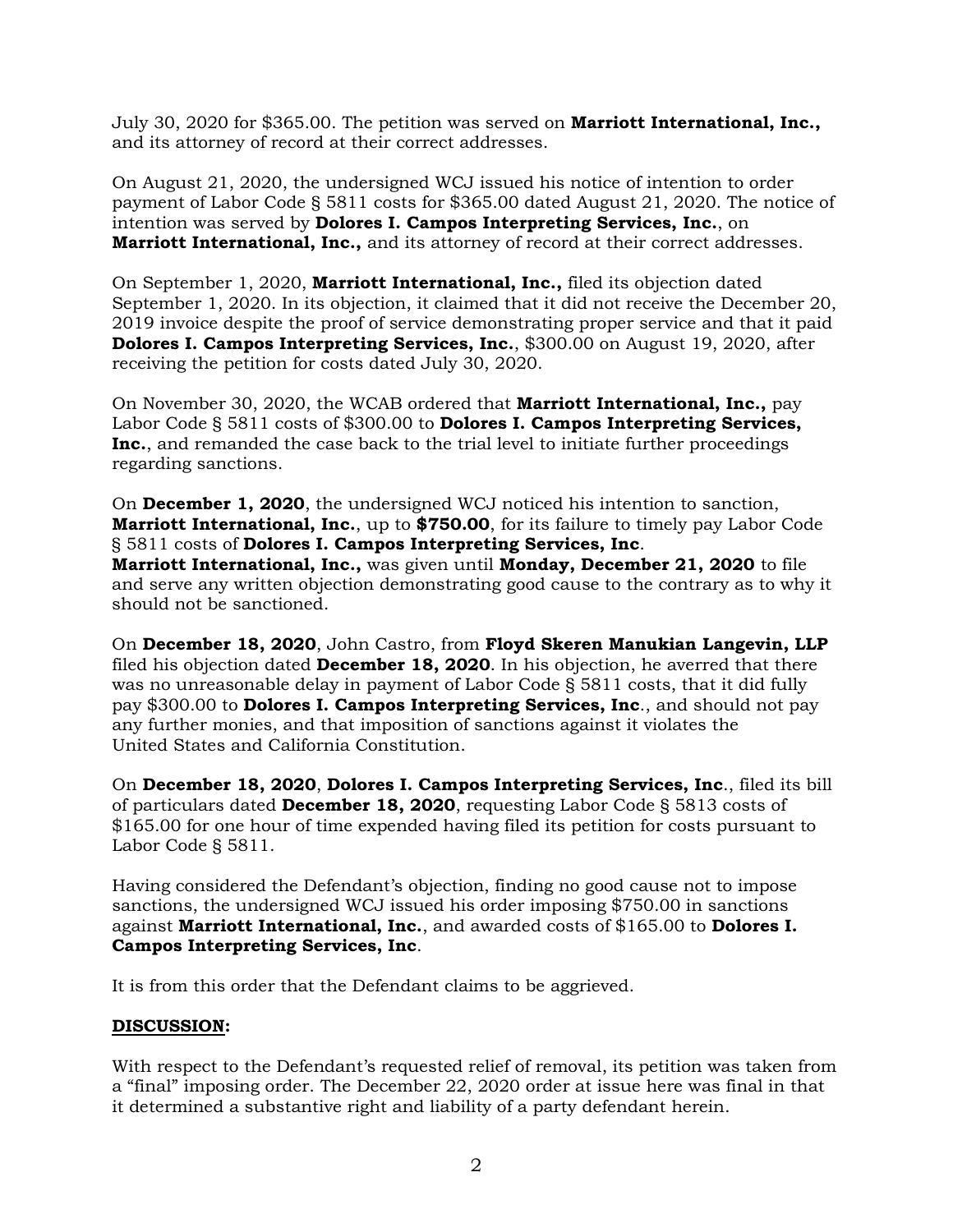Accordingly, the appropriate vehicle by which to challenge the order is a petition for reconsideration. [Labor Code §§ 5900(a), 5902, 5903; see Rymer v. Hagler (1989) 45 Cal. Comp. Cases 410, 413; see also Kaiser Foundation Hospitals v. Workers' Comp. Appeals Bd. (Kramer) (1978) 43 Cal. Comp. Cases 661, 665.]

With respect to the Defendant's requested relief of reconsideration, Labor Code § 5813 permits the award of sanctions of up to \$2,500.00, attorney's fees and costs against a party who engages in bad faith actions or tactics that are frivolous or solely intended to cause delay. Labor Code § 5813(b) provides that "[t]he determination of sanctions shall be made after written application by the party seeking sanctions or upon the appeals board's own motion." Pursuant to Cal. Code Regs., tit.  $8, \frac{8}{10421(b)(4)}$ , violations subject to sanctions include but are not limited to "[f]ailing to comply with the Workers' Compensation Appeals Board's Rules of Practice and Procedure."

Pursuant to Cal. Code Regs., tit. 8, § 10454(h):

"If the filing of a petition for costs, or the failure to promptly make good faith payments on the costs sought by the petition, was the result of bad faith actions or tactics, the Workers' Compensation Appeals Board may impose monetary sanctions and allow reasonable attorney's fees and costs, if any, under Labor Code [§] 5813 and [Cal. Code Regs., tit. 8, §] 10421. The amount of the attorney's fees, costs, and sanctions payable shall be determined by the Workers' Compensation Appeals Board; however, for bad faith actions or tactics occurring on or after the effective date of this section, the monetary sanctions shall not be less than \$500."

In addition, the expenses for interpreter services must be paid within 60 days after receipt of the invoice by the claims administrator, and not the defense attorney. [Cal. Code Regs., tit. 8, § 9795.4(a)] Failure to comply with § 9795.4(a) shall subject that party to sanctions pursuant to Labor Code § 5813 and Cal. Code Regs., tit. 8, § 10421 [Quan v. Barrett Business Services (2017) 2017 Cal. Wrk. Comp. P.D. LEXIS 575, \*9-10 (Appeals Board noteworthy panel decision); Gonzalez, *supra*, 2016 Cal. Wrk. Comp. P.D. LEXIS at pp. 16-17.]

With respect to the Defendant's due process claims, notwithstanding its contention that it should be accorded the right to a trial on the issue of sanctions, [See Labor Code § 5313; see Labor Code § 133; see also Hernandez v. AMS Staff Leasing (2011) 76 Cal. Comp. Cases 343, 348 (significant panel decision); see also Hamilton v. Lockheed Corporation (2001) 66 Cal. Comp. Cases 473, 475 (Appeals Board en banc)] due process with respect to sanctions merely requires that the parties be given the notice and an opportunity to be heard. [Cal. Code Regs., tit. 8, § 10835(b) ("no finding shall be made contrary to a stipulation of the parties without giving the parties notice and an opportunity to be heard.")] Due process, however, does not require a formal trial-type hearing where the presentation of argument and evidence can be fairly accomplished by a paper record or other means. [See Federal Deposit Ins. Corp. v. Mailer (1988) 486 U.S. 230, 247 (due process does not guarantee an opportunity to present oral testimony where it can be satisfied based on written material).]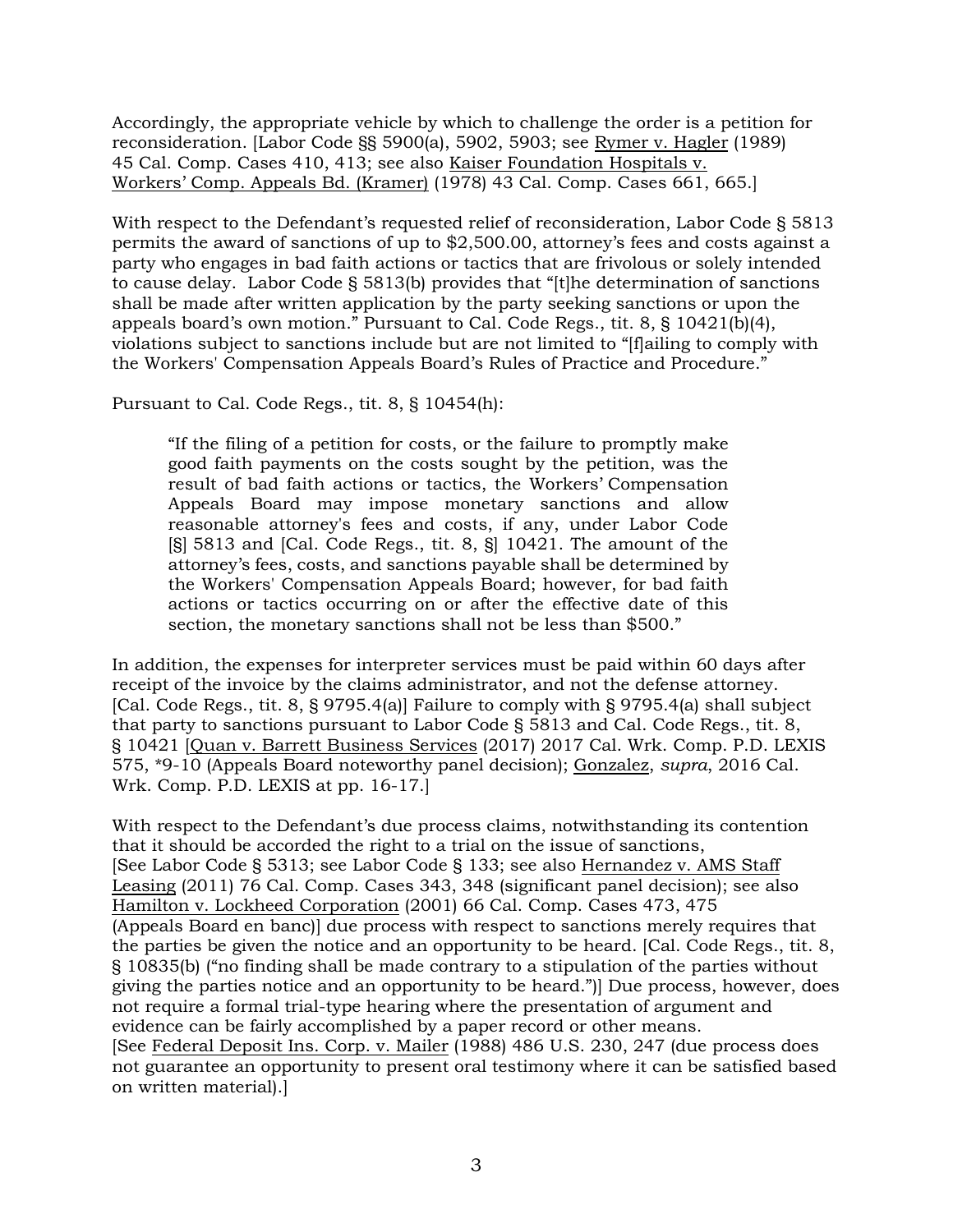With respect to the Defendant's contention that the undersigned WCJ is without the authority to impose sanctions in this case, the WCAB and individual WCJs have the inherent power to control the WCAB's practice and procedure to prevent frustration, abuse, or disregard of its processes. [Crawford v. Workers' Comp. Appeals Bd. (1989) 54 Cal. Comp. Cases 198, 201] Also, they generally retain jurisdiction over the parties that come before them [Baldwin v. Fresh & Easy, LLC (2020) 2020 Cal. Wrk. Comp. P.D. LEXIS 58, \*6-7] and can act on petitions for costs on a walk-through basis. [Cal. Code Regs., tit. 8, § 10789(a)(5).]

In this case, the undersigned WCJ gave the Defendant ample notice and opportunity to be heard on the merits of the undersigned WCJ's notice of intention to impose sanctions and a reasonable fee for the cost petitioner. In addition, the undersigned WCJ exhaustively explained his rationale in his legal reasoning and reasonably determined that the cost petitioner's bill of particulars reasonably accounted for its time expended.

Therefore, for the reasons set forth above, the Defendant was not denied its due process right to be heard with respect to the imposition of sanctions.

With respect to the Defendant's claim that it did not engage in bad faith tactics and that sanctions should not have been imposed, where a proof of service by mail was proper, it is presumed that the notice of intention was received. [Evid. Code § 641 ("[a] letter correctly addressed and properly mailed is presumed to have been received in the ordinary course of mail")] This presumption can only be rebutted by evidence that the notice of intention was not in fact mailed as declared by the proof of service. [Garcia v. Jose Martinez Enterprises (2013) 2013 Cal. Wrk. Comp. P.D. LEXIS 422, \*4 (Appeals Board noteworthy panel decision); Camacho v. Nick's Doors, Inc. (2013) 2013 Cal. Wrk. Comp. P.D. LEXIS 297, \*4-5 (Appeals Board noteworthy panel decision); Arruda v. Goodwill Industries of Santa Clara (2012) 2012 Cal. Wrk. Comp. P.D. LEXIS 551, \*4 (Appeals Board noteworthy panel decision); Flores v. United California Bank aka Sanwa Bank (2012) 2012 Cal. Wrk. Comp. P.D. LEXIS 341, \*8-9 (Appeals Board noteworthy panel decision)]

In this case, despite its repeated bare assertions that the Defendant did not receive the invoice from **Dolores I. Campos Interpreting Services, Inc**., that placed it on notice that payment needed to be tendered by the claims administrator in a timely manner, the WCAB, in its opinion and order granting reconsideration dated November 30, 2020, adopted and incorporated the undersigned WCJ's finding in his previous report and recommendation dated September 30, 2020, as follows:

"[D]espite the Defendant's assertion to the contrary, it and its attorney of record were served with Dolores I. Campos Interpreting Services, Inc.'s December 20, 2019 itemized billing at their correct addresses. Therefore, notwithstanding its hypertechnical complaints regarding the proof of service, *it did receive proper notice and was given an adequate opportunity to be heard*. [See Torres v. Action Embroidery Corporation (2020) 2020 Cal. Wrk. Comp. P.D. LEXIS 130, \*7 (Appeals Board noteworthy panel decision)]" (Emphasis added.) [Quezada v. Marriott Hotel Services,